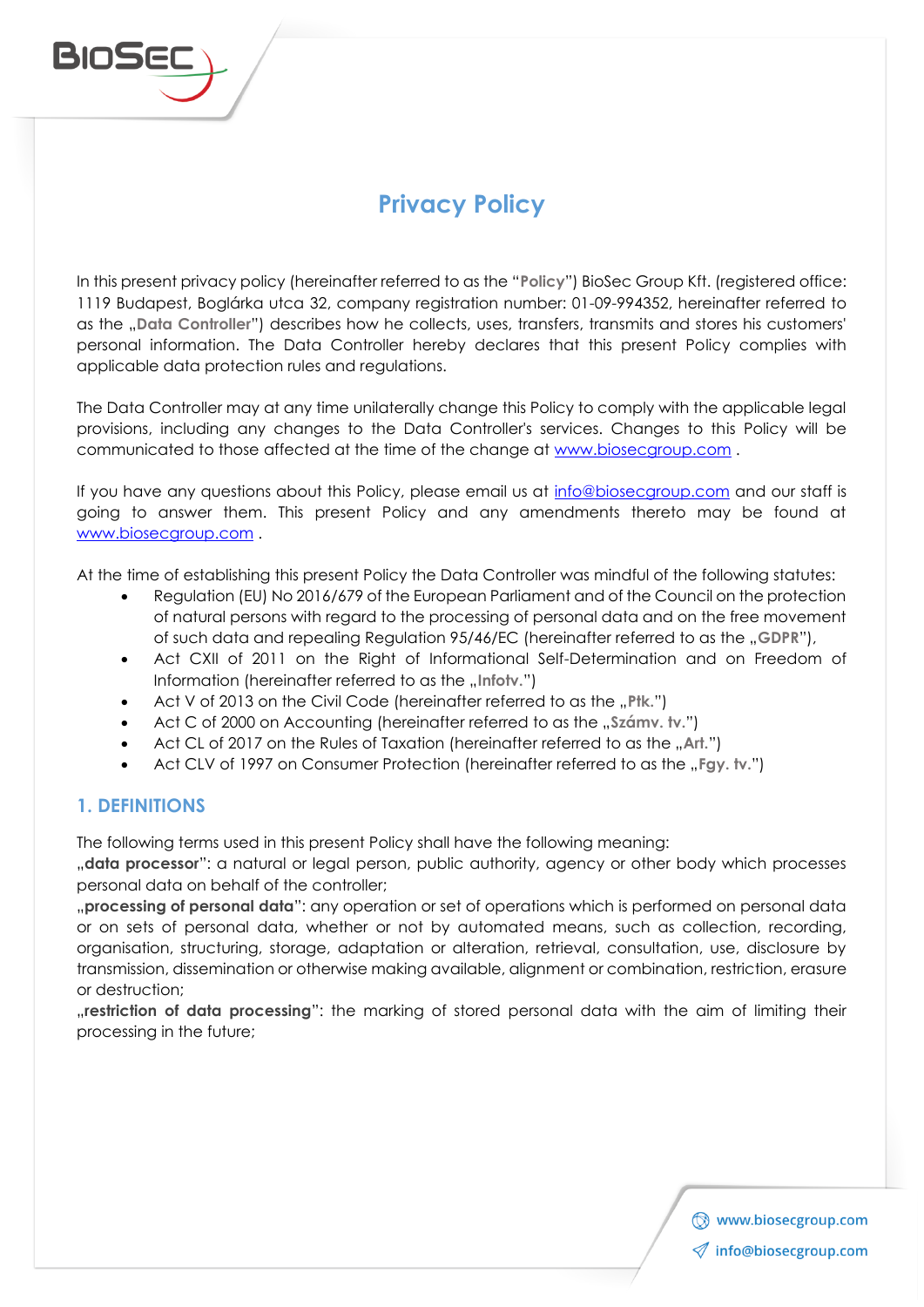"**data controller**": the natural or legal person, public authority, agency or other body which, alone or jointly with others, determines the purposes and means of the processing of personal data; in case the purposes and means of data processing are determined by Union or member state law, the specific aspects of appointing the data controller may also be stipulated by Union or member state law; "**personal data breach**": a breach of security leading to the accidental or unlawful destruction, loss, alteration, unauthorised disclosure of, or access to, personal data transmitted, stored or otherwise processed.

"**pseudonymisation**": the processing of personal data in such a manner that the personal data can no longer be attributed to a specific data subject without the use of additional information, provided that such additional information is kept separately and is subject to technical and organisational measures to ensure that the personal data are not attributed to an identified or identifiable natural person;

"**biometric data**": personal data resulting from specific technical processing relating to the physical, physiological or behavioural characteristics of a natural person, which allow or confirm the unique identification of that natural person, such as facial images or dactyloscopic data. The processing of photographs should not systematically be considered to be processing of special categories of personal data as they are covered by the definition of biometric data only when processed through a specific technical means allowing the unique identification or authentication of a natural person.

"**recipient**": a natural or legal person, public authority, agency or another body, to which the personal data are disclosed, whether a third party or not. However, public authorities which may receive personal data in the framework of a particular inquiry in accordance with Union or Member State law shall not be regarded as recipients; the processing of those data by those public authorities shall be in compliance with the applicable data protection rules according to the purposes of the processing;

"**cookie**": A cookie is a short text file sent by our web server to the affected device of the data subject (from any computer, mobile phone or tablet) and which is subsequently read back. There are temporary (or also called "session") cookies that are automatically deleted from the affected device when the browser is closed, and also there are longer lasting cookies that remain on the affected device for a longer period of time (this also depends on the settings of the affected device);

"**data subject**": a person identified or identifiable, directly or indirectly, on the basis of personal data, who must always be a specific person. Only natural persons shall be considered as data subjects, i.e. not legal persons, thus data protection only protects the data of natural persons. On the other hand, personal information includes, for example, the details of an entrepreneur, or a representative of a company (e.g. telephone number, email address, place and time of birth, etc.).

"**consent of the data subject**": any freely given, specific, informed and unambiguous indication of the data subject's wishes by which he or she, by a statement or by a clear affirmative action, signifies agreement to the processing of personal data relating to him or her;

"third party": a natural or legal person, public authority, agency or body other than the data subject, controller, processor and persons who, under the direct authority of the controller or processor, are authorised to process personal data;

"**third country**": a country that is not a member of the European Union and the European Economic Area. Member States of the European Union may enter into international agreements covering the transfer of personal data to third countries or international organizations, provided that such agreements do not affect other provisions of GDPR or Union law;

"**binding corporate rules**": personal data protection policies which are adhered to by a data controller or data processor established on the territory of a Member State for transfers or a set of transfers of personal data to a controller or processor in one or more third countries within a group of undertakings, or group of enterprises engaged in a joint economic activity;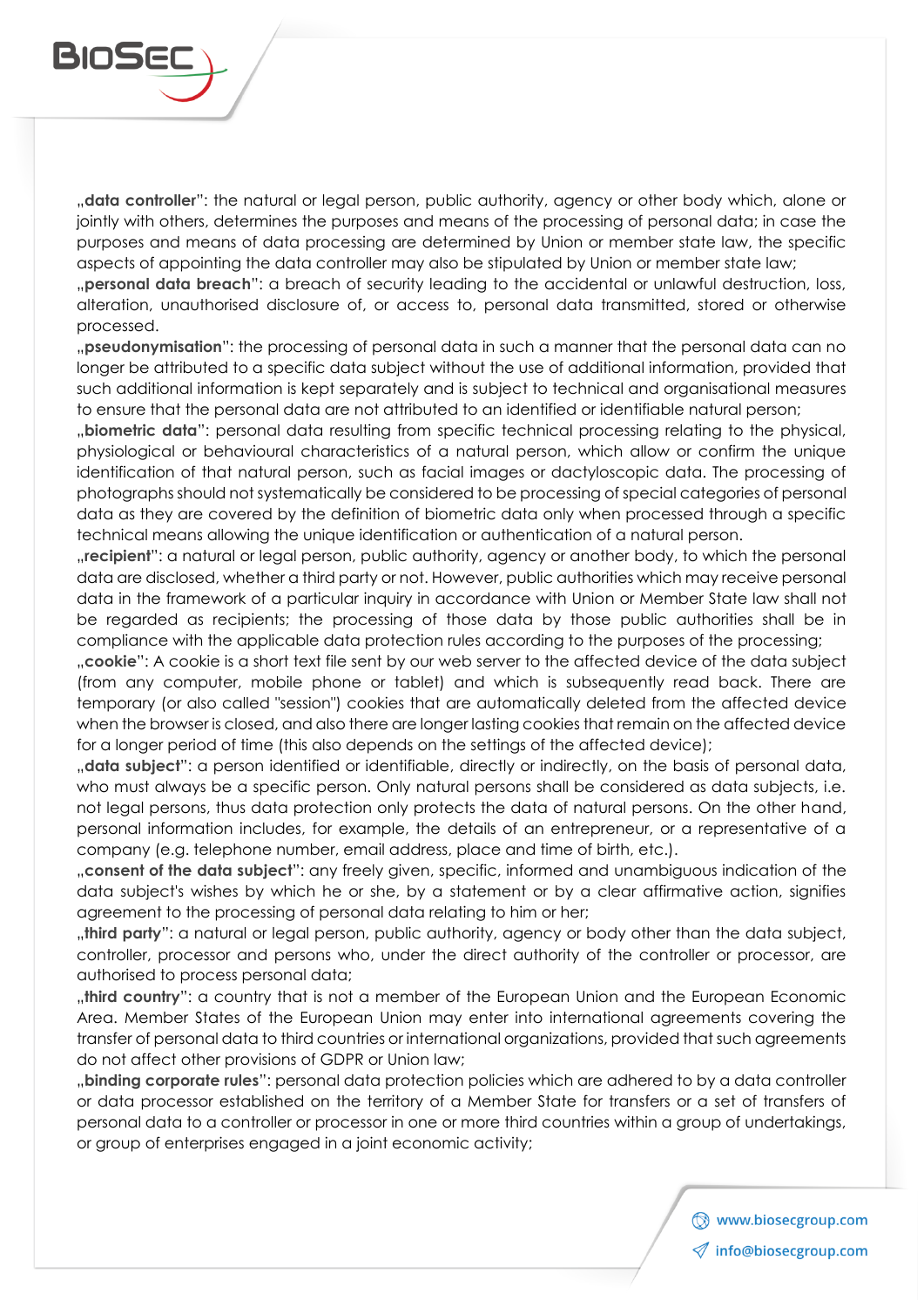

"**profiling**": any form of automated processing of personal data consisting of the use of personal data to evaluate certain personal aspects relating to a natural person, in particular to analyse or predict aspects concerning that natural person's performance at work, economic situation, health, personal preferences, interests, reliability, behaviour, location or movements;

"**personal data**": any information relating to an identified or identifiable natural person ('data subject'); an identifiable natural person is one who can be identified, directly or indirectly, in particular by reference to an identifier such as a name, an identification number, location data, an online identifier or to one or more factors specific to the physical, physiological, genetic, mental, economic, cultural or social identity of that natural person. The natural persons may also be associated with online identifiers provided by the devices, applications, devices, and protocols they use, such as IP addresses and cookie identifiers, and other identifiers such as radio frequency identification tags. This can create clues that, in combination with unique identifiers and other information received by the servers, can be used to create a profile of a natural person and to identify that person;

"**filing system**": any structured set of personal data which are accessible according to specific criteria, whether centralised, decentralised or dispersed on a functional or geographical basis;

"**enterprise**": a natural or legal person engaged in an economic activity, irrespective of its legal form, including partnerships or associations regularly engaged in an economic activity;

"**data protection officer**": A Data Controller, taking account, in particular, the fact that the operations of its web store Operations include data processing operations which, according to their nature, their scope and / or their purposes, require regular, systematic and extensive monitoring of the data subjects (including without limitation the database of retargeting-based customer consent for behavioural advertising or profiling activities related to the Web Store), hereby appoints a data protection officer.

The data controller shall ensure that the data protection officer is involved, properly and in a timely manner, in all issues which relate to the protection of personal data. The Data Protection Officer shall not accept instructions from any person during the performance of his or her duties, nor may he or she be dismissed, dismissed or penalized in connection with the performance of his or her duties. The Data Protection Officer is directly responsible to the Directorate of the Data Controller, i.e. he / she is entitled and obliged to report directly to the Employer's Directorate on his / her opinion and advice.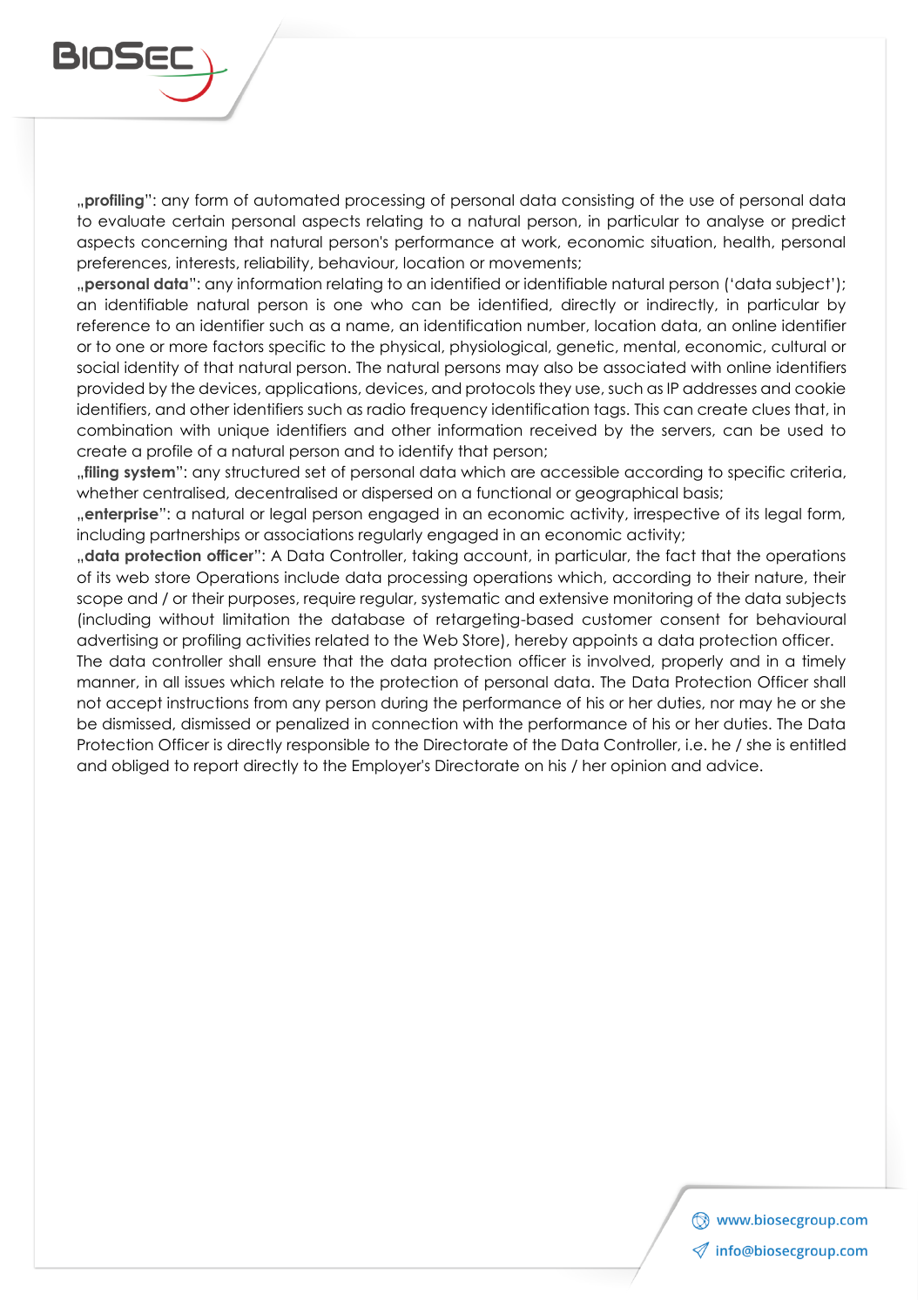

**Data subjects may contact the Data Protection Officer concerning any and all issues regarding the management of their personal data and the exercise of their rights under the GDPR. The Data Protection Officer shall be bound by the obligation of confidentiality and by the obligation of confidentiality during the performance of his or her duties.**

The Data Protection Officer shall essentially perform the following tasks:

- a. to inform and give professional advice to the Data Controller and Data Processing Officers on their obligations under the GDPR and other EU or Member State data protection provisions;
- b. to verify compliance with the GDPR and other EU or Member State data protection provisions, as well as the Data Controller's internal rules on the protection of personal data, including the assignment of responsibilities, awareness raising and training of personnel involved in data processing operations, and the related audits;
- c. to provide technical advice on a privacy impact assessment upon request and monitor the conduct of such an impact assessment pursuant to Article 35 of the GDPR;
- d. to cooperate with the supervisory authority; and
- e. to serve as a point of contact with the supervisory authority in matters relating to data processing, including the prior consultation referred to in Article 36 of the GDPR and, where appropriate, to consult with it.

The Data Protection Officer shall perform his / her duties with due regard to the risks involved in the processing operations, taking into account the nature, scope, circumstances and purpose of such processing.

The name and contact details of the Data Protection Officer of the Data Controller are set forth in Point 3.1 (b) of this present Policy.

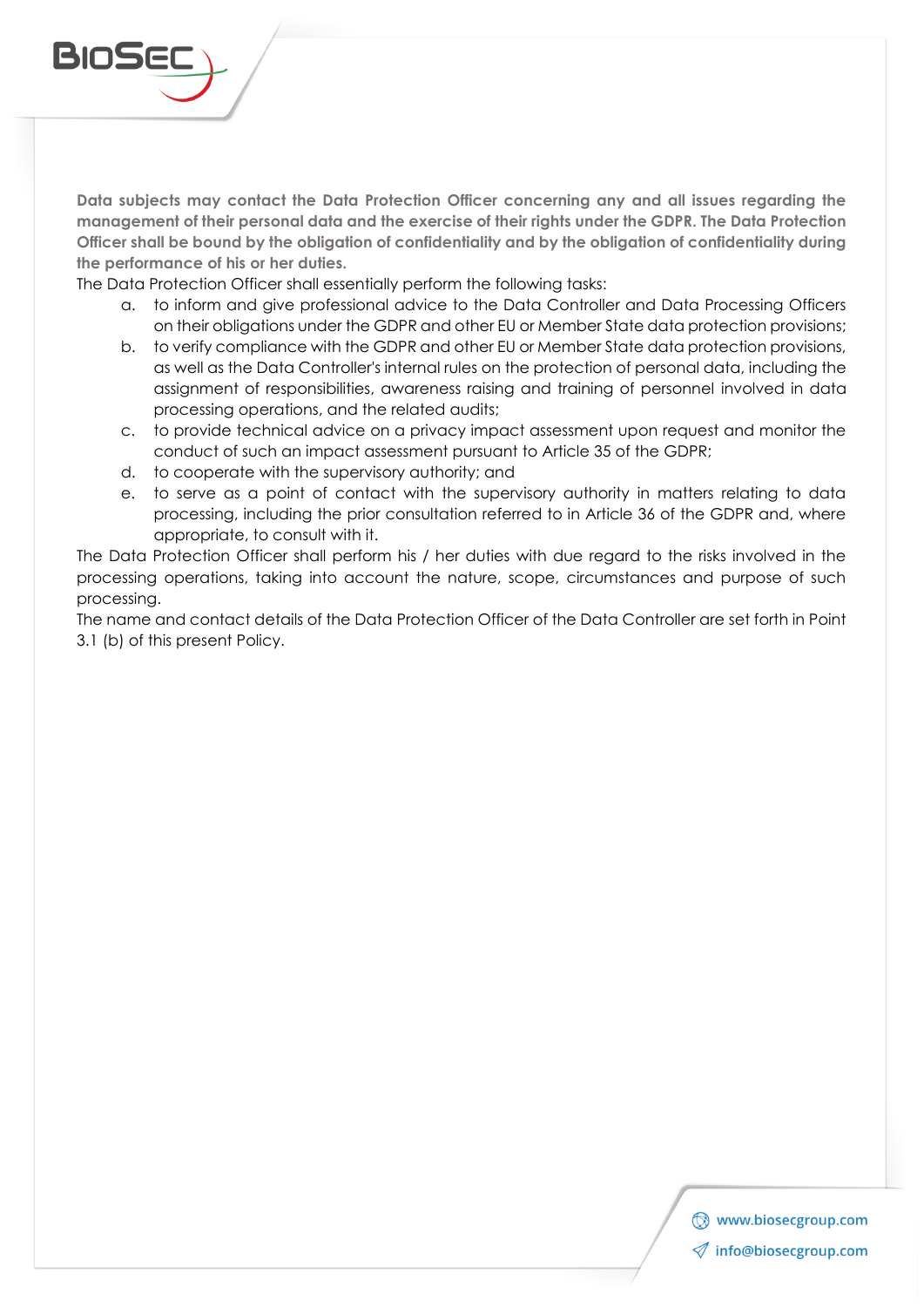

# **2. DESCRIPTION OF THE PRINCIPLES ON DATA PROCESSING**

The Data Controller shall manage personal data lawfully and fairly, in a manner that is transparent to the data subject for clear and lawful purposes as set out in accordance with this present Policy and the documents annexed thereto ("**the purpose limitation principle**"). Data processing shall be limited to what is necessary to achieve the purposes of the Data Controller ("**data minimisation**"). In accordance with the principle of accuracy, the Data Controller shall ensure that the personal data it processes are up-to-date, and to this end, the Data Controller shall take any and all reasonable steps to forthwith delete or rectify any personal data that is inaccurate for the purposes of the data processing ("**principle of accuracy**"). The Data Controller acknowledges that personal data may be stored only for the time necessary to achieve its purposes ("**storage limitation principle**"). The Data Controller shall manage the data in such a way as to ensure adequate security of personal data by appropriate technical or organisational measures, including protection against unauthorized or unlawful processing, accidental loss, destruction or damage to the data ("**integrity and confidentiality**"). The principles contained in this Policy describe our personal data processing practices. Our Privacy Policy applies to paper-based data processing and to any device, website, or other online application operated by the Data Controller which links to or otherwise refers to such data processing. However, where this present Policy refers to a separate privacy policy in the case of each of our data processing activities in relation to their related data processing operations, we also provide separate information or policies to the data subjects. These policies and information notices constitute the annexes to this present Policy and at the same time the integral parts thereof, with the addition that unless expressly provided by such a separate policy or information notice constituting an Annex, then the provisions of this present Policy se Terms and Conditions shall prevail.

## **3. GENERAL INFORMATION ON DATA PROCESSING**

The Data Controller processes the personal data of the data subject in order to provide the services used by the data subject. The Data Controller carries out the processing of personal data for the following purposes and in connection with the activities listed below:

- a) the services provided via [www.biosecgroup.com](http://www.biosecgroup.com/),
- b) when signing up for newsletters,
- c) during complaint handling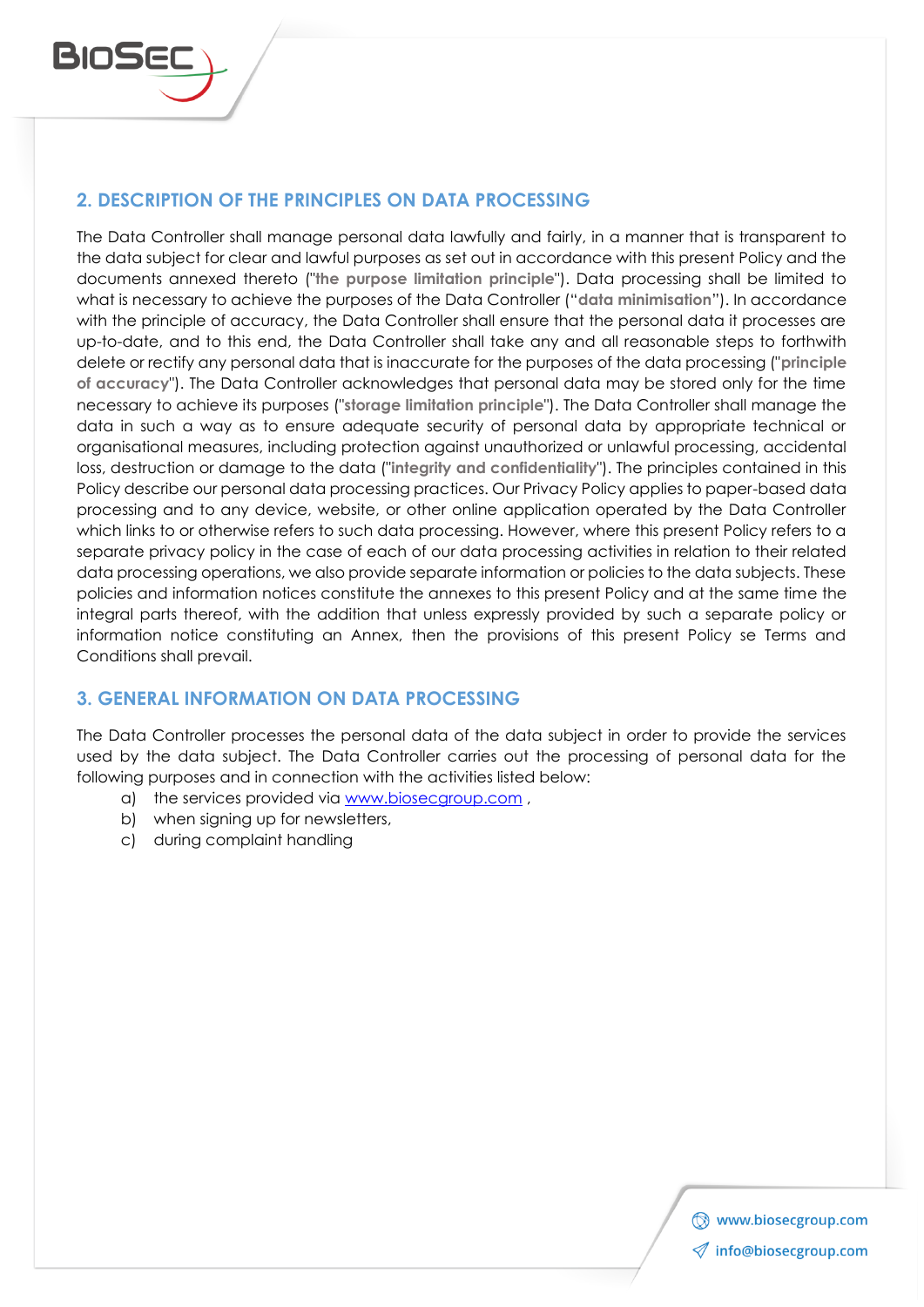#### **3.1. General information related to the data processing procedures mentioned above:**

- a) **the Data Controller and his availabilities:** BioSec Group Kft. (registered office: 1119 Budapest, Boglárka utca 32, company registration number: 01-09-994352, phone: +36-1-248-2100, email:, [info@biosecgroup.com](mailto:info@biosecgroup.com) website: [www.biosecgroup.com\)](http://www.biosecgroup.com/);
- b) **the data protection officer and his availabilities:** Péter Györgydeák [info@biosecgroup.com,](mailto:info@biosecgroup.com) phone: +36-1 248 2100;
- c) **the purpose and legal basis for the processing of personal data:** as specified below for certain data processing operations or in the related Annex;
- d) **the period for which the personal data will be stored or the criteria for determining that period:** as specified below for certain data processing operations or in the related Annex;
- e) **data subjects** have the right to request from the Data Controller access to, rectification, erasure or restriction of processing of their personal data as defined in this Policy, may also object to the processing of such personal data and may also exercise their right of data portability.

## **4. GENERAL INFORMATION ON SPECIFIC DATA PROCESSING PROCEDURES**

#### **4.1. Data processing in connection with the services provided via** [www.biosecgroup.com](http://www.biosecgroup.com/)

**4.1.1.** Registration at [www.biosecgroup.com,](http://www.biosecgroup.com/) forum, complaint handling. The purpose of data processing is to use the services of [www.biosecgroup.com,](http://www.biosecgroup.com/) to fulfil orders, to document purchase and payment, to fulfil accounting obligations, to maintain customer relations, to analyse customer habits, to have better targeted services and complaint handling.

**4.1.2.** Data processing when subscribing to the newsletters from [www.biosecgroup.com](http://www.biosecgroup.com/) Customers can subscribe to newsletters at the same time as registering on the website. The main purpose of data processing is to send the Data Controller marketing- and professional content-related requests. The Data Controller may use the data for marketing researches and surveys. In accordance with the applicable legal requirements, the Data Controller shall keep records of the natural persons who have subscribed to the newsletter service. The Data Controller shall not send newsletters to natural persons who have not registered themselves.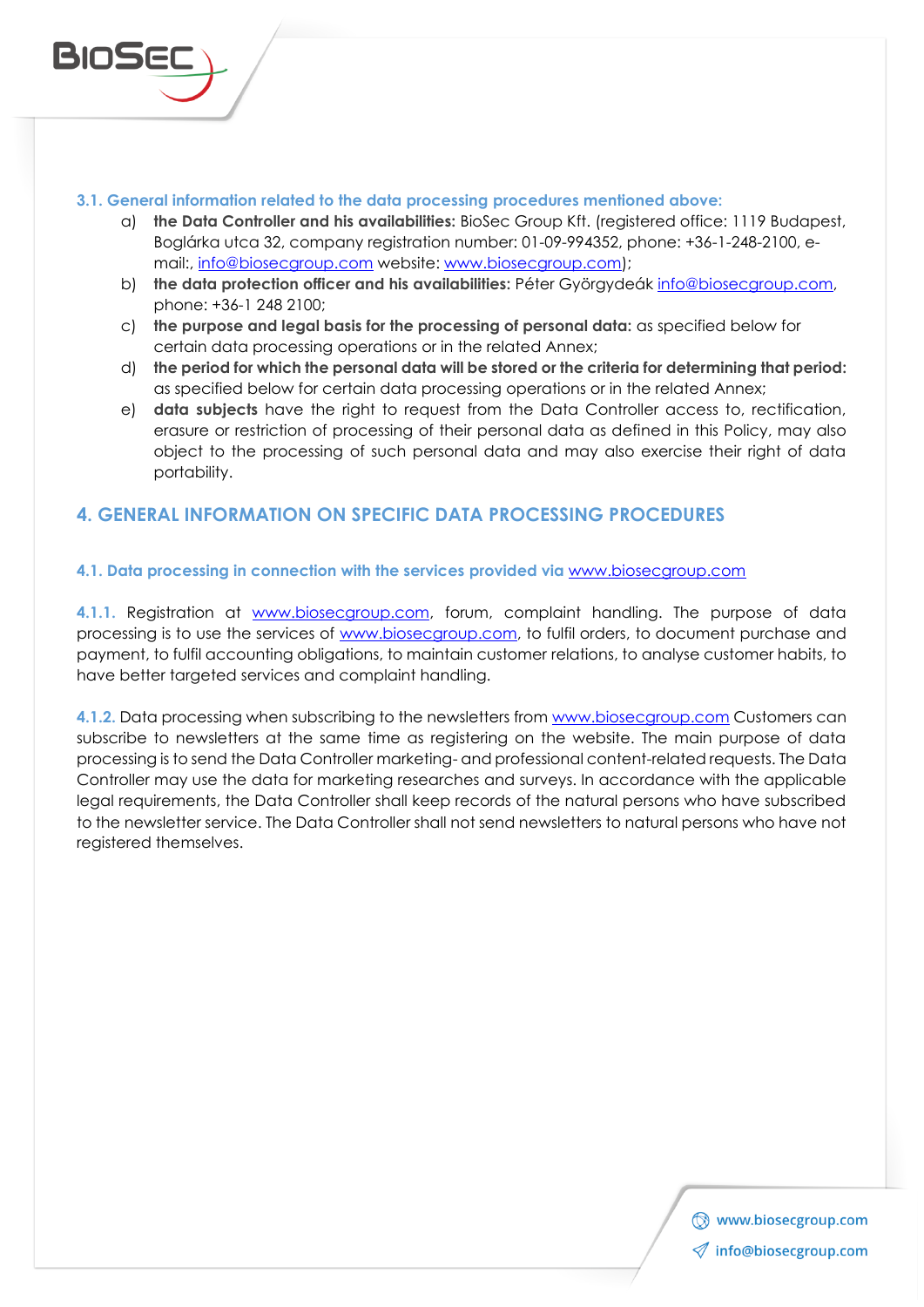

# **5. INFORMATION ON THE RIGHTS OF DATA SUBJECTS**

#### **5.1. Right to information and access to personal data processed:**

The data subject shall have the right to receive feedback from the Data Controller as to whether their personal data is being processed and, if so, to have access to the personal data and the following information:

- a) the purposes of data processing;
- b) the categories of personal data concerned;
- c) the categories of recipients to whom the personal data have been or will be communicated, including in particular third-country recipients or international organizations;
- d) where applicable, the period for which the personal data is intended to be stored or, if this is not possible, the criteria for determining this period;
- e) the data subject's right to request the data controller to rectify, erase or restrict the processing of personal data concerning him or her and to object to the processing of such personal data;
- f) the right to lodge a complaint to a supervisory authority;
- g) if the data is not collected from the data subject, all available information on the source thereof;
- h) the existence of automated decision-making, including profiling, and, at least in these cases, clear information on the logic used, the significance and the likely consequences for the data subject as a result of such processing.

Where personal is transferred to a third country or to an international organisation, the data subject shall have the right to be informed of the appropriate guarantees regarding the transfer.

The Data Controller shall provide the data subject with a copy of the personal data subject to the data processing. The Data Controller may charge a reasonable fee based on administrative costs for any additional copies requested by the data subject. If the data subject has submitted the request electronically, the Data Controller shall provide the information in a widely used electronic format, unless otherwise requested by the data subject.

The right to request a copy referred to in the previous paragraph shall not adversely affect the rights and freedoms of others.

The rights set forth above may be exercised via the contact details provided in clause 13.

#### **5.2. Right of rectification:**

At the request of the data subject, the Data Controller shall correct the personal data inaccurate to the data subject without undue delay. Having regard to the purpose of the processing, the data subject shall have the right to request that his or her personal data which are incomplete be supplemented, including by means of a supplementary declaration.

> Www.biosecgroup.com  $\mathcal Q$  info@biosecgroup.com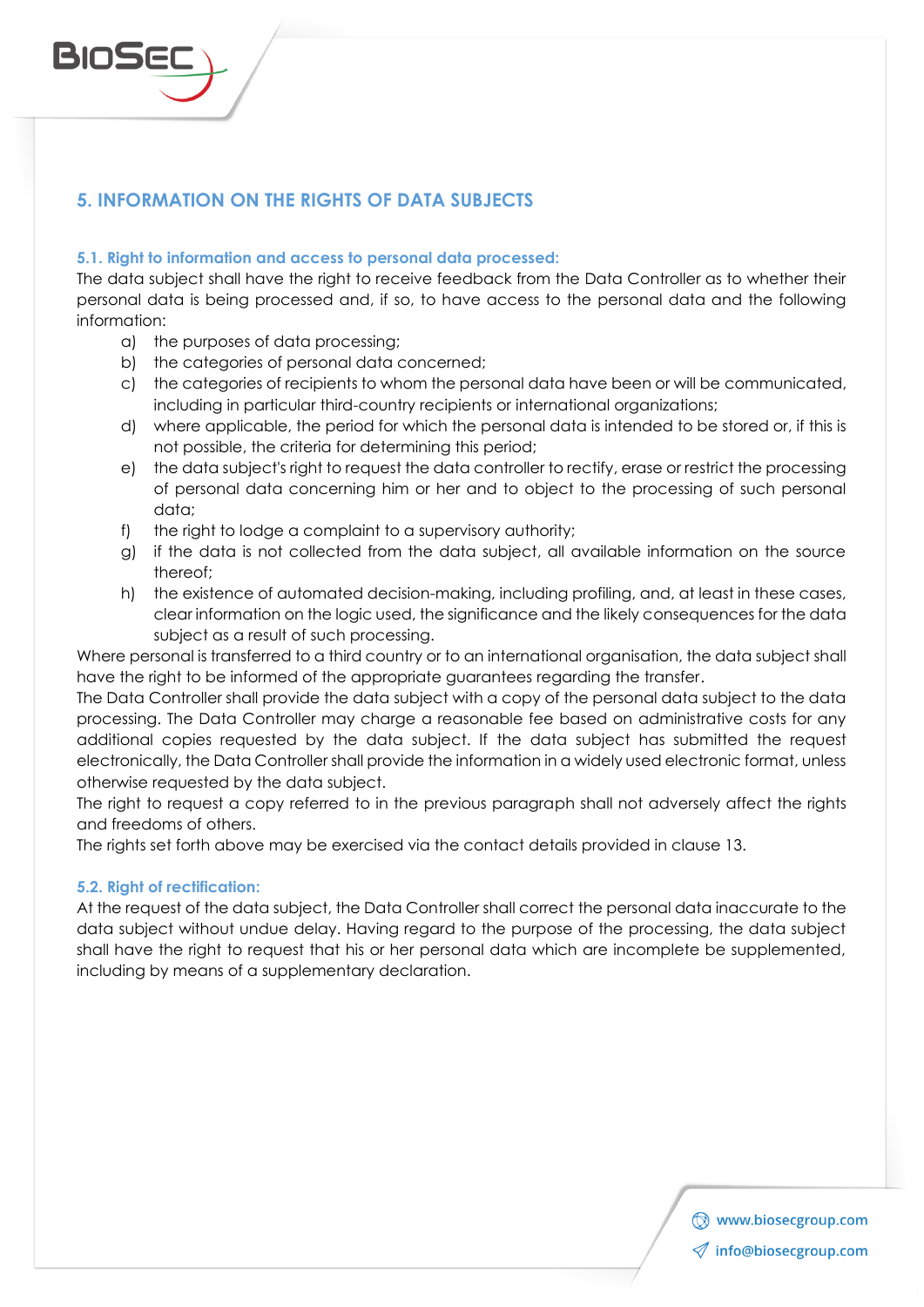

#### **5.3. Right to erasure ('right to be forgotten'):**

The data subject shall have the right to delete the personal data relating to him or her without undue delay upon his or her request for any of the following reasons:

- a) the personal data is no longer required for the purpose for which they were collected or otherwise processed;
- b) the data subject has withdrawn his or her consent as the basis for the processing and there is no other legal basis for the processing;
- c) the data subject objects to the processing and there is no overriding legitimate reason for the processing or in case the processing is directly related to the acquisition of the data;
- d) the personal data has been unlawfully processed;
- e) the personal data has to be deleted in order to comply with a legal obligation under Union or national law applicable to the data controller;
- f) the personal data have been collected in connection with the provision of information society services.

Deletion of data shall not be initiated if the processing is necessary for:

- a) exercising the right to freedom of expression and information;
- b) fulfilling an obligation under Union or Member State law applicable to the data controller for the processing of personal data or in the public interest;
- c) preventive health or occupational health purposes, to assess the worker's ability to work, to make a medical diagnosis, to provide health or social care or treatment, or to manage health or social systems and services under Union or Member State law or under contract with a health professional, and the processing of such data is carried out by or under the responsibility of a professional who is subject to the obligation of professional secrecy laid down in Union or national law or in the regulations laid down by the competent authorities of the Member State or by another person also being subject to the obligation of confidentiality laid down in the relevant regulations laid down by the competent bodies of the Member States;
- d) the public interest in the field of public health, such as protection against serious cross-border threats to health, or for ensuring the high quality and safety of medicines and medical devices under Union or Member State law which is adequate and specific for providing the safeguards concerning the freedoms of the data subject, and in particular concerning professional secrecy;
- e) the public interest and under the responsibility of a professional who is subject to the obligation of professional secrecy laid down in Union or member state law, or the regulations laid down by the competent authorities of the relevant Member State, or by another person; who is also subject to the obligation of confidentiality laid down by Union or member state law or the regulations laid down by the competent bodies of the relevant Member State;
- f) archiving, in the public interest, for scientific and historical research or statistical purposes, where the right to erasure would be likely to render impossible or seriously jeopardize this processing; or
- g) for the filing, enforcement or defence of legal claims.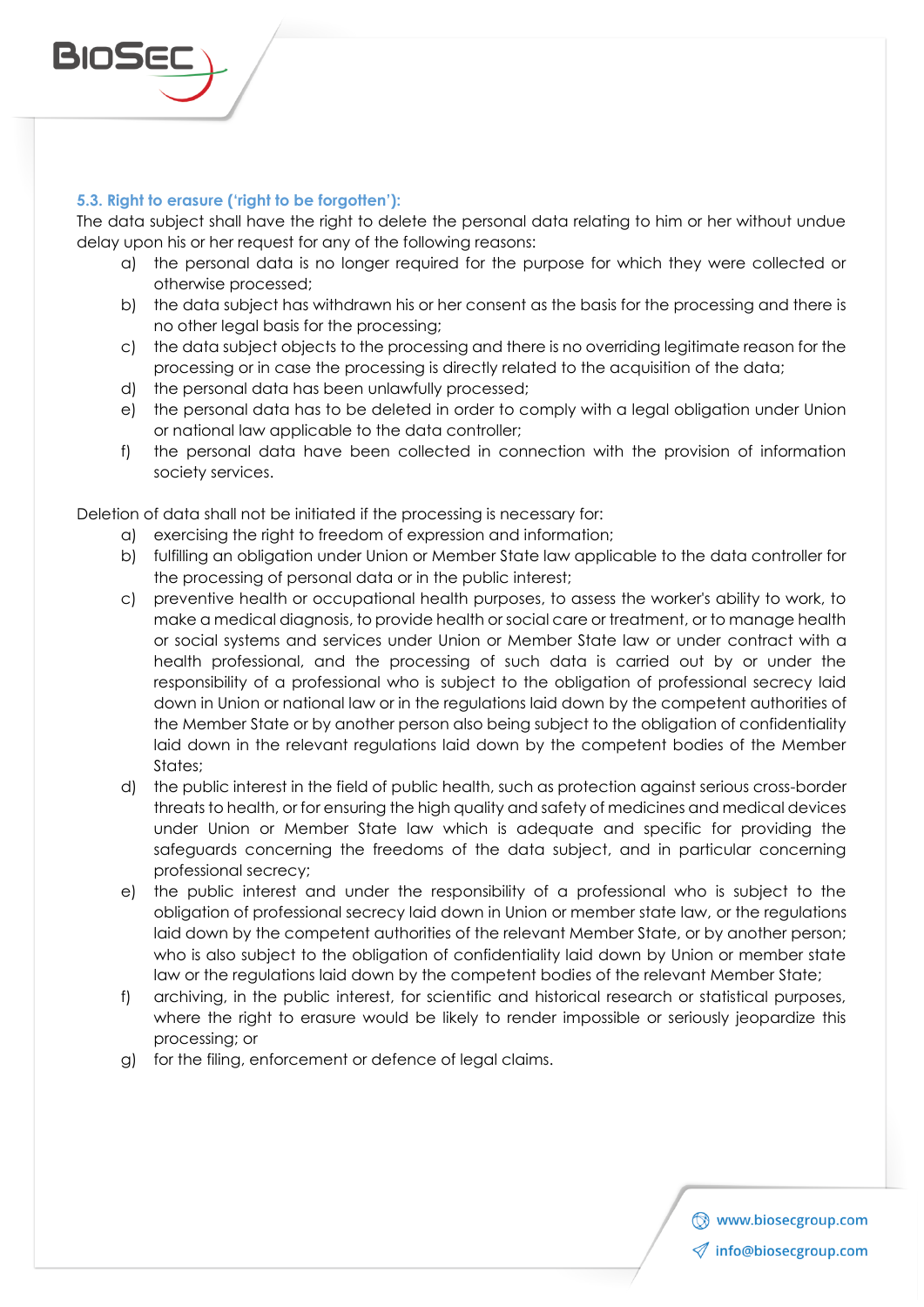

At the request of the data subject, the Data Controller shall restrict data processing if any of the following conditions are met:

- a) the data subject disputes the accuracy of his / her personal data, in which case the restriction shall relate to the period during which the data subject can verify the accuracy of his / her personal data;
- b) the data processing is unlawful and the data subject opposes the erasure of the data and instead requests that their use be restricted;
- c) the Data Controller no longer needs personal data for the purposes of data processing, but the data subject requires such data to make, assert or defend a legal claim; or
- d) the data subject has objected to the processing of his / her personal data by the Data Controller on the basis of public or legitimate interest; in this case, the restriction shall apply for the period until it is established whether the legitimate grounds of the data controller prevail over those of the data subject.

Where personal data processing is subject to such restriction, with the exception of storage such personal data shall only be processed with the consent of the data subject or for the purpose of submitting, asserting or defending legal claims or for the purposes of protecting the rights of another natural or legal person, or for the important public interest of the Union or a member state.

The Data Controller shall, in advance, inform the data subject based on whose request data processing has been restricted about lifting the restriction of processing such data.

#### **5.5. The right to data portability:**

The data subject shall have the right to receive personal data relating to him or her which he or she has made available to the Data Controller in a structured, widely used, machine-readable format, and to transmit such data to another data controller without being hindered by the data controller to whom he or she has made his or her personal data accessible, in case:

- a) the processing is based on consent or a contract; and
- b) data is processed in an automated way.

While exercising his or her right to portability of data as described above, the data subject shall have the right to request the direct transfer of his or her personal data between data controllers, where technically feasible.

Exercising the right to data portability shall not prejudice the right to erasure ('right to be forgotten'). The aforementioned right shall not apply where the processing is necessary for the performance processing is necessary for the performance of a task carried out in the public interest or in the exercise of official authority vested in the data controller.

The right to data portability shall not adversely affect the rights and freedoms of others.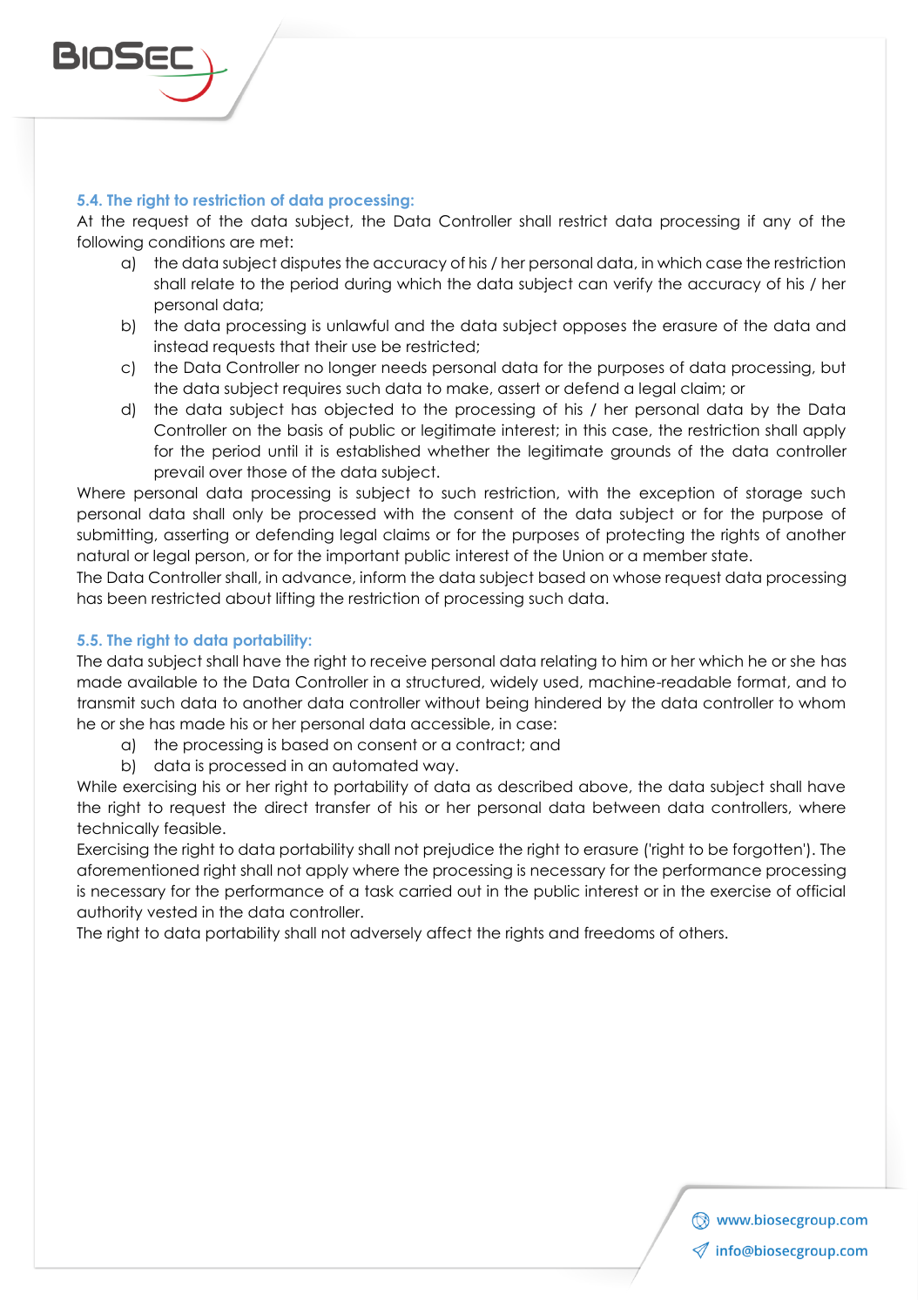

#### **5.6. The right to object:**

The data subject shall have the right to object at any time to the processing of his or her personal data by the Data Controller for reasons related to his or her situation, if such processing is based on a public interest or while exercising of official authority vested in the Data Controller, or the need to assert the legitimate interests of the Data Controller or a third party, also including profiling based on the aforementioned provisions. In this case, the Data Controller shall not further process the personal data unless he proves that the processing is justified by compelling legitimate reasons, which take precedence over the interests, rights and freedoms of the data subject or that are related to the filing, enforcement or protection of legal claims.

Where personal data is processed for the purpose of direct marketing, the data subject shall have the right to object at any time to the processing of his or her personal data for this purpose, including profiling, in so far as it relates to direct marketing. If the data subject objects to the processing of personal data for the purpose of direct marketing, then his or her personal data shall no longer be processed for this purpose.

Where personal data are processed for scientific and historical research or statistical purposes, the data subject shall have the right to object to the processing of his or her personal data for reasons relating to his or her situation, unless such data processing is necessary for the performance of a task carried out in the public interest.

#### **5.7. The right of withdrawal:**

The data subject shall have the right to withdraw his or her consent at any time if the data controller's data processing is based on the data subject's consent. Withdrawal of the consent shall not affect the legality of the consent based data processing prior to such withdrawal.

#### **5.8. Data security measures:**

The Data Controller and the server network operator shall protect the data, in addition to reasonably accessible state-of-the-art hardware and software support, in particular against unauthorized access, alteration, transfer, disclosure, deletion or destruction, and against accidental destruction or damage, thus ensuring data security. Data managed by the Data Controller shall, as a rule, be known only to the Data Controller's employees and other contributors involved in the fulfilment of the data processing purposes defined in this Policy, who, by virtue of their employment contract, employment relationship, other legal provisions and the instructions of the Data Controller shall be bound by the obligation of confidentiality with regard to the data which they have access to.

The IT-systems and other data retention places of the Data Controller can be found at the servers of **BioSec Group Kft. (1119 Budapest, Boglárka utca 32)**. In addition, Data Controller uses ERP and [www.biosecgroup.com,](http://www.biosecgroup.com/) together with the business operations of Damit Kft.

All data management activities of the Data Controller concerning any and all data processing activities shall be accurately documented. The Data Controller shall keep a data transfer register for the purpose of checking the legality of the data transfer and informing the data subject, which shall include the date of transfer of the processed data, the legal basis, the recipient, the scope of the data and other data specified by the relevant laws stipulating data processing.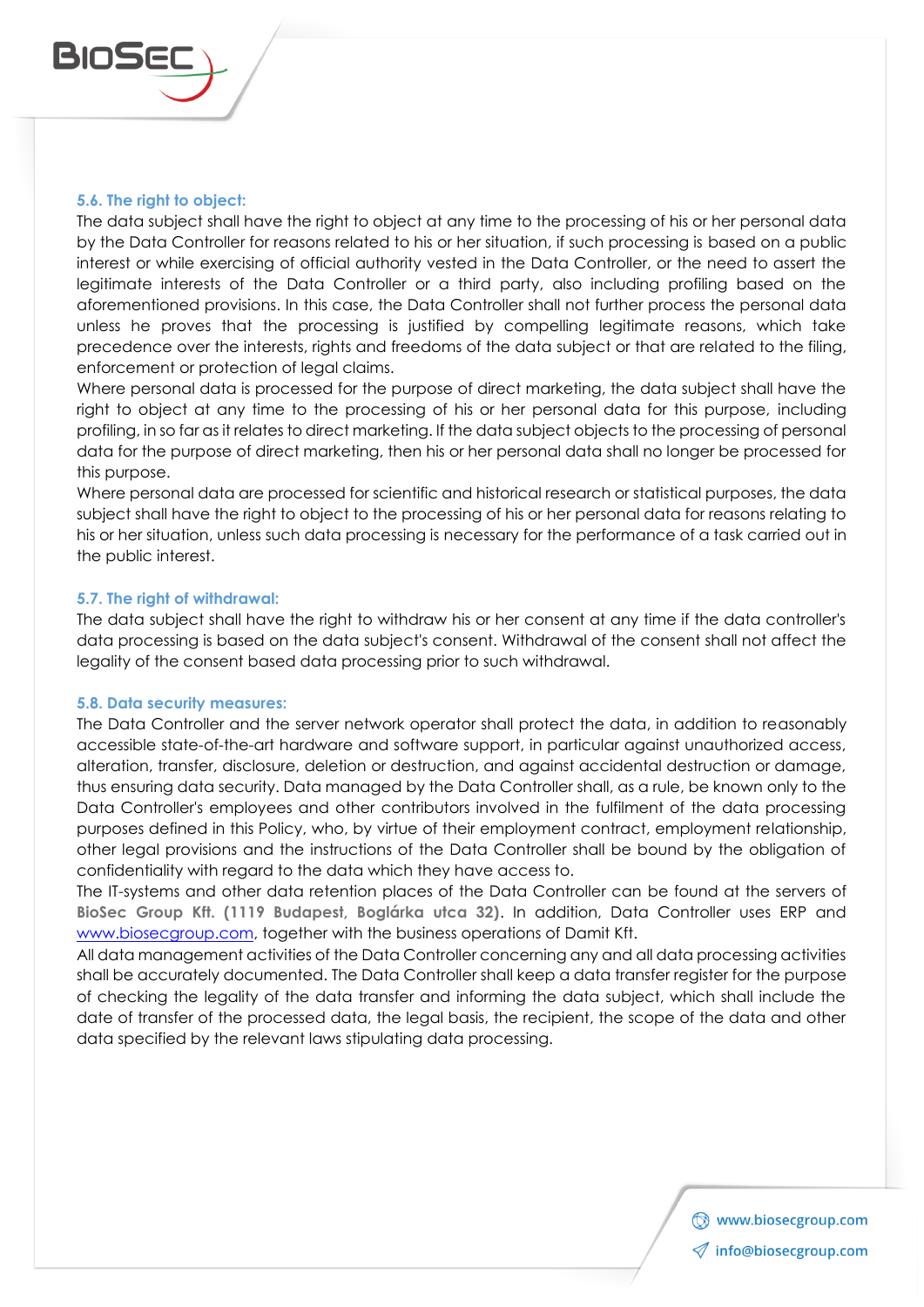

In order to ensure the security of personal data stored on a computer or network, the Data Controller and its data processors, shall act in accordance with the Data Security Policy of Damit Kft., the Data Controller, in particular:

- all access to data is tracked logically,
- maintains virus protection on the personal data management network,
- prevents unauthorized persons from accessing the network using the available IT tools

#### **5.10. Procedure in the case of a request by a data subject to exercise the above rights:**

The Data Controller shall, without undue delay, and in any event within one month (30 days) of receipt of the request, inform the data subject of the action taken in response to the interested party's request to exercise the rights set forth in this Policy. Where necessary, taking into account the complexity of the application and the number of applications, this time limit may be extended by a further two months.

The Data Controller shall inform the data subject about the extension of the deadline, indicating the reasons for the delay, within one month from the receipt of the related request. Where necessary, taking into account the complexity of the application and the number of applications, this time limit may be extended by a further two months (60 days). If the data subject has made an application by electronic means, the information shall, as far as possible, be provided by electronic means, unless otherwise requested by the data subject.

If the Data Controller does not act on the data subject's request, he shall inform the data subject without delay, but no later than one month after receipt of the request, of the reasons for the non-action and of the data subject's recourse to a supervisory authority.

The Data Controller shall provide the requested information and information free of charge, insofar as the Data Controller may charge a reasonable amount for the administrative costs of providing the requested information or information or taking the action requested, which are manifestly unfounded or excessive, in particular because of its repetitive nature, or refuse to act on the request.

Unless it proves impossible or requires a disproportionate effort, the Data Controller shall inform any recipient of any rectification, erasure or restriction on the processing of personal data with whom or to whom the personal data have been communicated. At the request of the data subject, the Data Controller shall inform the former about those recipients.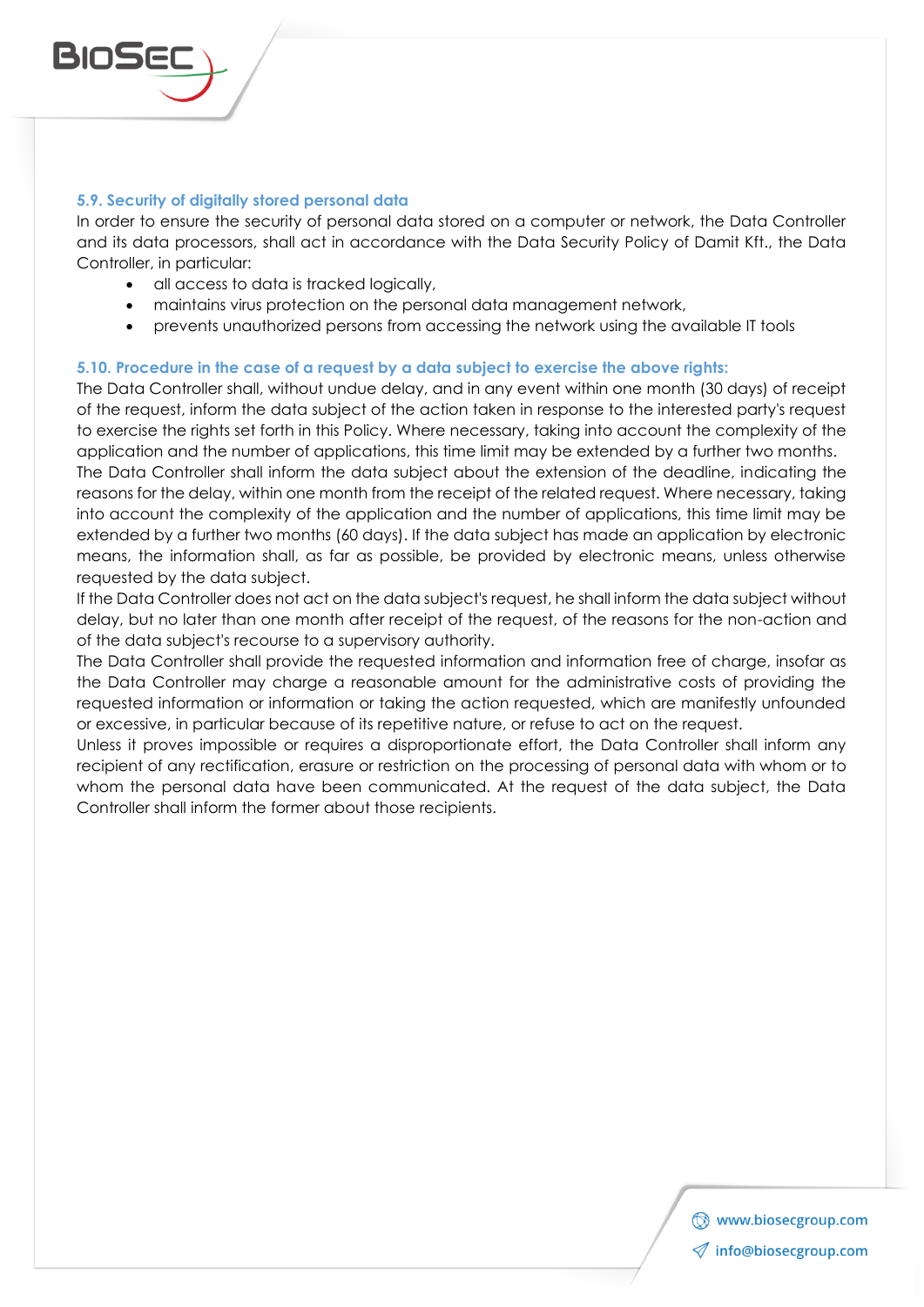

# **6. DATA PROCESSORS**

The Data Controller shall use the Data Processor named in this Policy for the performance of his activities. The Data Processor shall not make any independent decision, but is only entitled to act in accordance with the contract concluded with the Data Controller and the instructions received. The Data Controller controls the work of the Data Processor. The Data Processor is entitled to use further data processors only with the preliminary written consent of the Data Controller.

| Data<br>Processor | What personal information can it access? How can<br>it use that personal data (what activities does it<br>carry out for the Data Controller)? | How long can it store<br>the data?                                                           |
|-------------------|-----------------------------------------------------------------------------------------------------------------------------------------------|----------------------------------------------------------------------------------------------|
| Damit Kft.        | Operating a web platform                                                                                                                      | Service<br>contract<br>∩t<br>indefinite duration - until the<br>termination of the contract. |

# **7. MEANS TO REPORT OBSERVATIONS, QUESTIONS, COMPLAINTS**

If you have any questions or requests regarding your personal information stored in the system and the processing of such information, please send them to [info@biosecgroup.com.](mailto:publicaffairs@palmsecssolutions.com) Please note that we are only able to provide information and take action on the processing of your personal information in your interest if you have credibly verified your identity.

Please be advised that in all matters related to the management of your personal data and the exercise of your rights under the GDPR, data subjects may contact the Data Protection Officer of the Data Controller at the contact details set forth in this present Policy.